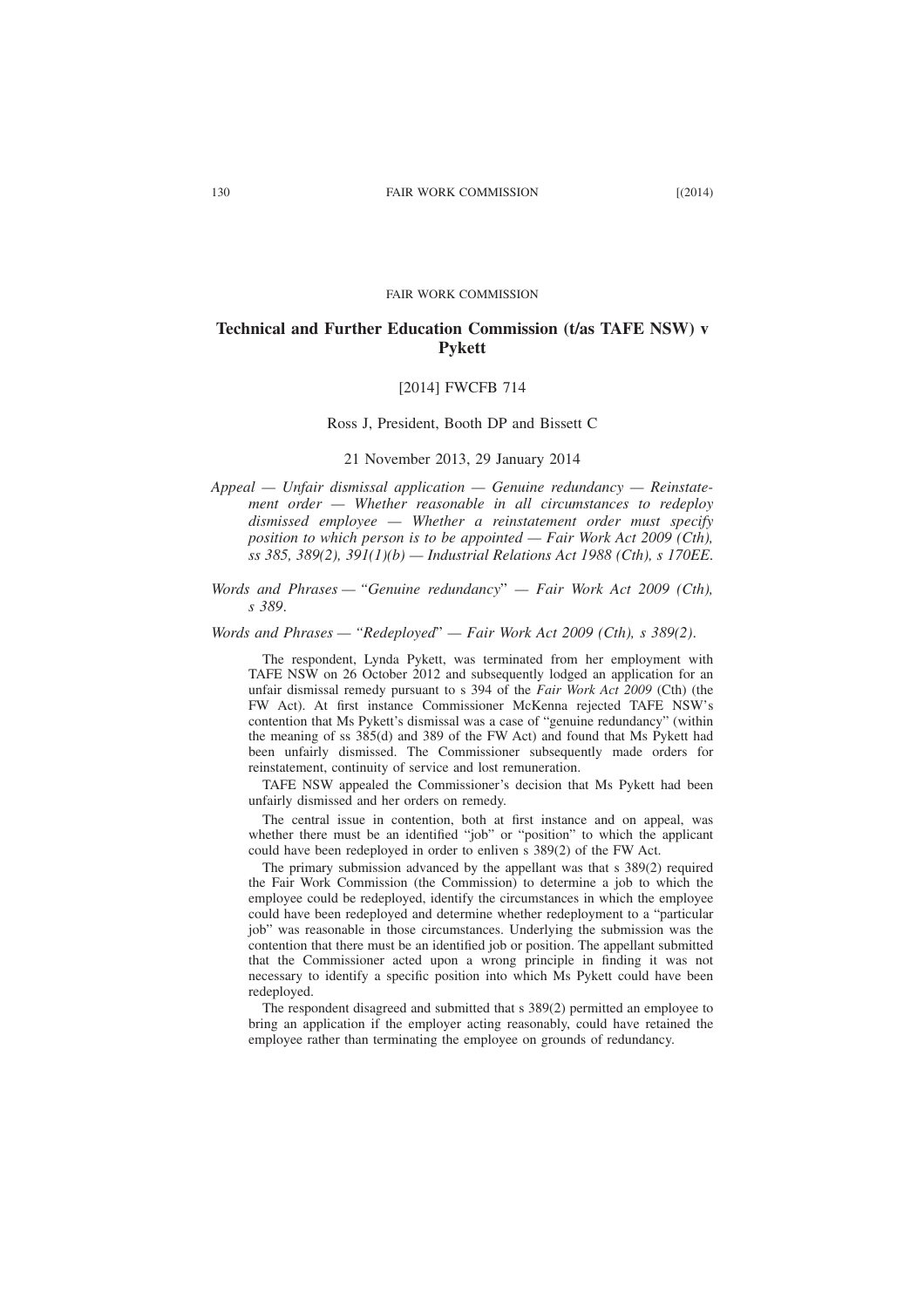*Held* (granting permission to appeal and upholding the appeal) (by the Commission): (1) It is in the public interest to grant permission to appeal. The appeal raises novel questions about the proper construction of s 389(2) of the FW Act and whether a reinstatement order must specify the position to which the person is to be appointed.

(2) For the purposes of s 389(2) of the FW Act the Commission must find, on the balance of probabilities, that there was a job or a position or other work within the employer's enterprise (or that of an associated entity) to which it would have been reasonable in all the circumstances to redeploy the dismissed employee. There must also be an appropriate evidentiary basis for such a finding.

(3) If an employer wishes to rely on the "genuine redundancy" exclusion then it would ordinarily be expected to adduce evidence as to the following matters:

- (a) that the employer no longer required the dismissed employee's job to be performed by anyone because of changes in the operational requirements of the employer's enterprise;
- (b) whether there was any obligation in an applicable modern award or enterprise agreement to consult about the redundancy and whether the employer complied with that obligation; and
- (c) whether there was a job or a position or other work within the employer's enterprise (or that of an associated entity) to which it would have been reasonable in all the circumstances to redeploy the dismissed employer.

The evidence in relation to (c) would usually include canvassing the steps taken by the employer to identify other work which could be performed by the dismissed employee.

*Australian Education Union v Department of Education and Children's Services* (2012) 248 CLR 1; *Project Blue Sky Inc v Australian Broadcasting Authority* (1998) 194 CLR 355, applied.

*Ulan Coal Mines Ltd v Honeysett* (2010) 199 IR 363, considered.

(4) The Commissioner erred in failing to make a finding that there was a job, a position or other work to which Ms Pykett could have been redeployed. Such a finding is a necessary step in reaching the conclusion that it would have been reasonable in all the circumstances for Ms Pykett to be redeployed within the appellant's enterprise.

(5) Section 391(1) of the FW Act is a limitation upon the Commission's power to order reinstatement under s 390(1), rather than an independent source of power. The Commissioner's reference to s  $391(1)(a)$ , rather than s  $390(1)$ , in the preamble to the reinstatement order does not constitute an error warranting correction on appeal.

(6) Under ss 390 and 391 of the FW Act an order for a remedy is discretionary and only two types of reinstatement orders can be made: reappointment to the former position or appointment to another position on terms and conditions no less favourable than those on which the person was employed immediately before the dismissal. It was open to the Commissioner not to specify a particular position in the reinstatement order and to leave it to the employer to choose the position and to comply with the order to provide terms and conditions that are no less favourable than those on which the applicant was employed immediately before her dismissal.

*Anthony Smith & Associates Pty Ltd v Sinclair* (1996) 67 IR 240, applied.

*Blackadder v Ramsey Butchering Services Pty Ltd* (2005) 221 CLR 539; 139 IR 338, distinguished.

#### **Cases Cited**

*Anthony Smith & Associates Pty Ltd v Sinclair* (1996) 67 IR 240.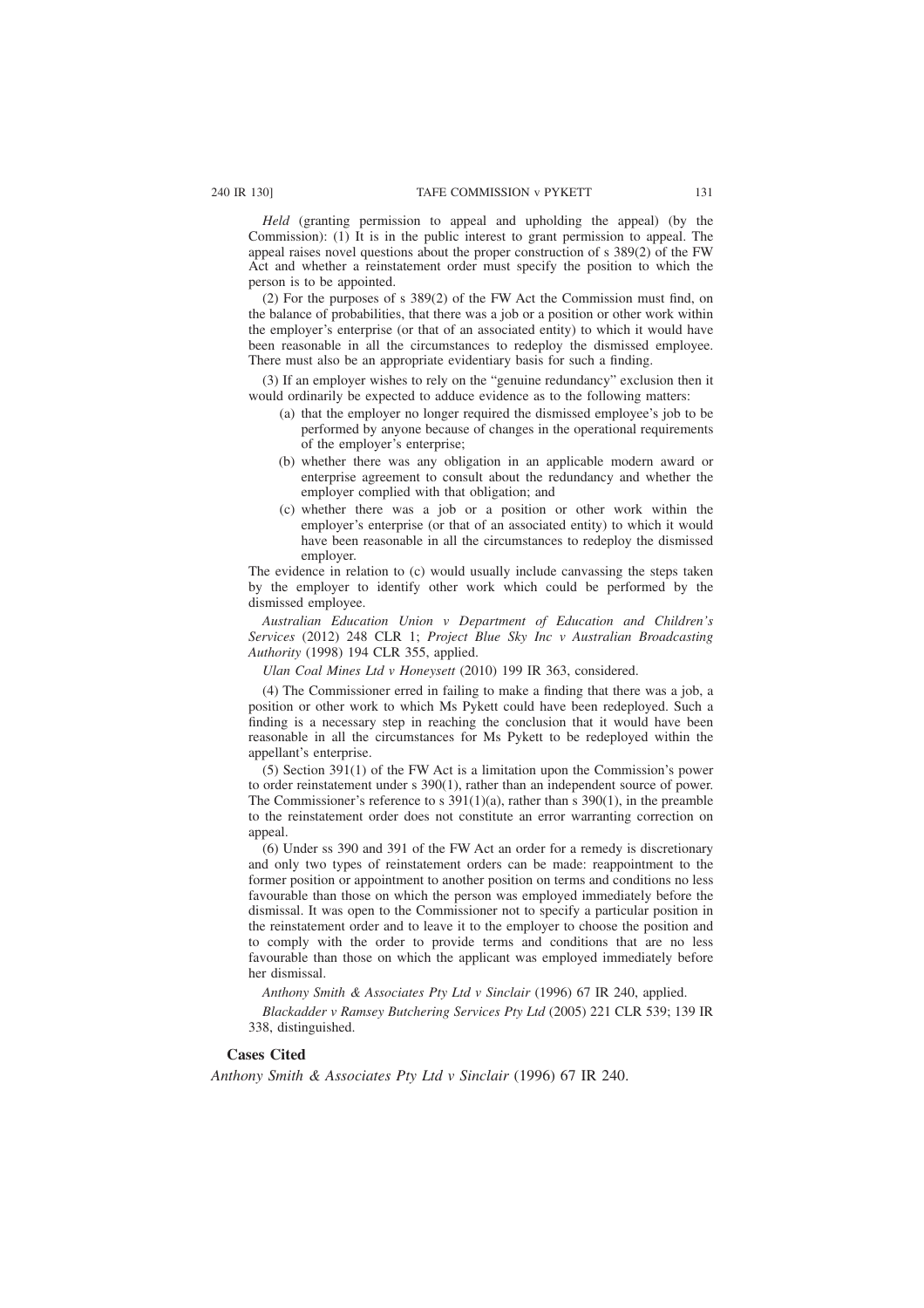- *Australian Education Union v Department of Education and Children's Services* (2012) 248 CLR 1.
- *Blackadder v Ramsey Butchering Services Pty Ltd* (2005) 221 CLR 539; 139 IR 338.
- *Coal & Allied Mining Services Pty Ltd v Lawler* (2011) 192 FCR 78; 207 IR 177.
- *Coal & Allied Operations Pty Ltd v Australian Industrial Relations Commission* (2000) 203 CLR 194; 99 IR 309.

*Customs, Collector of v Pozzolanic Enterprises Pty Ltd* (1993) 43 FCR 280.

*Fox v Australian Industrial Relations Commission* (2007) 161 FCR 263; 166 IR 85.

*GlaxoSmithKline Australia Pty Ltd v Makin* (2010) 197 IR 266.

*Hogan v Hinch* (2011) 243 CLR 506.

- *Immigration and Ethnic Affairs, Minister for v Wu Shan Liang* (1996) 185 CLR 259.
- *Maritime Union of Australia v Patrick Stevedores Holdings Pty Ltd* (2013) 237 IR 1.

*O'Sullivan v Farrer* (1989) 168 CLR 210.

*Project Blue Sky Inc v Australian Broadcasting Authority* (1998) 194 CLR 355.

*Pykett v Technical and Further Education Commission (t/as TAFE NSW)* [2013] FWC 8679.

*Pykett v Technical and Further Education Commission (t/as TAFE NSW)* [2013] FWC 8196.

*Pykett v Technical and Further Education Commission (t/as TAFE NSW)* [2013] FWC 4982.

*Ulan Coal Mines Ltd v Honeysett* (2010) 199 IR 363.

# **Permission to appeal and appeal**

*M Eaton*, of counsel, for the appellant. *Mr Gibson*, of counsel, for the respondent.

*Cur adv vult*

# **Fair Work Commission**

1

Lynda Pykett was terminated from her employment with TAFE NSW on 26 October 2012 and subsequently lodged an application for an unfair dismissal remedy pursuant to s 394 of the *Fair Work Act 2009* (Cth) (the FW Act). On 12 August 2013 Commissioner McKenna rejected the respondent's contention that Ms Pykett's dismissal was a case of "genuine redundancy" (within the meaning of ss 385(d) and 389 of the FW Act) and found that Ms Pykett had been unfairly dismissed.<sup>1</sup> The parties were given an opportunity to make submissions on remedy and on 18 October 2013 the Commissioner decided to

<sup>1</sup> *Pykett v Technical and Further Education Commission (t/as TAFE NSW)* [2013] FWC 4982.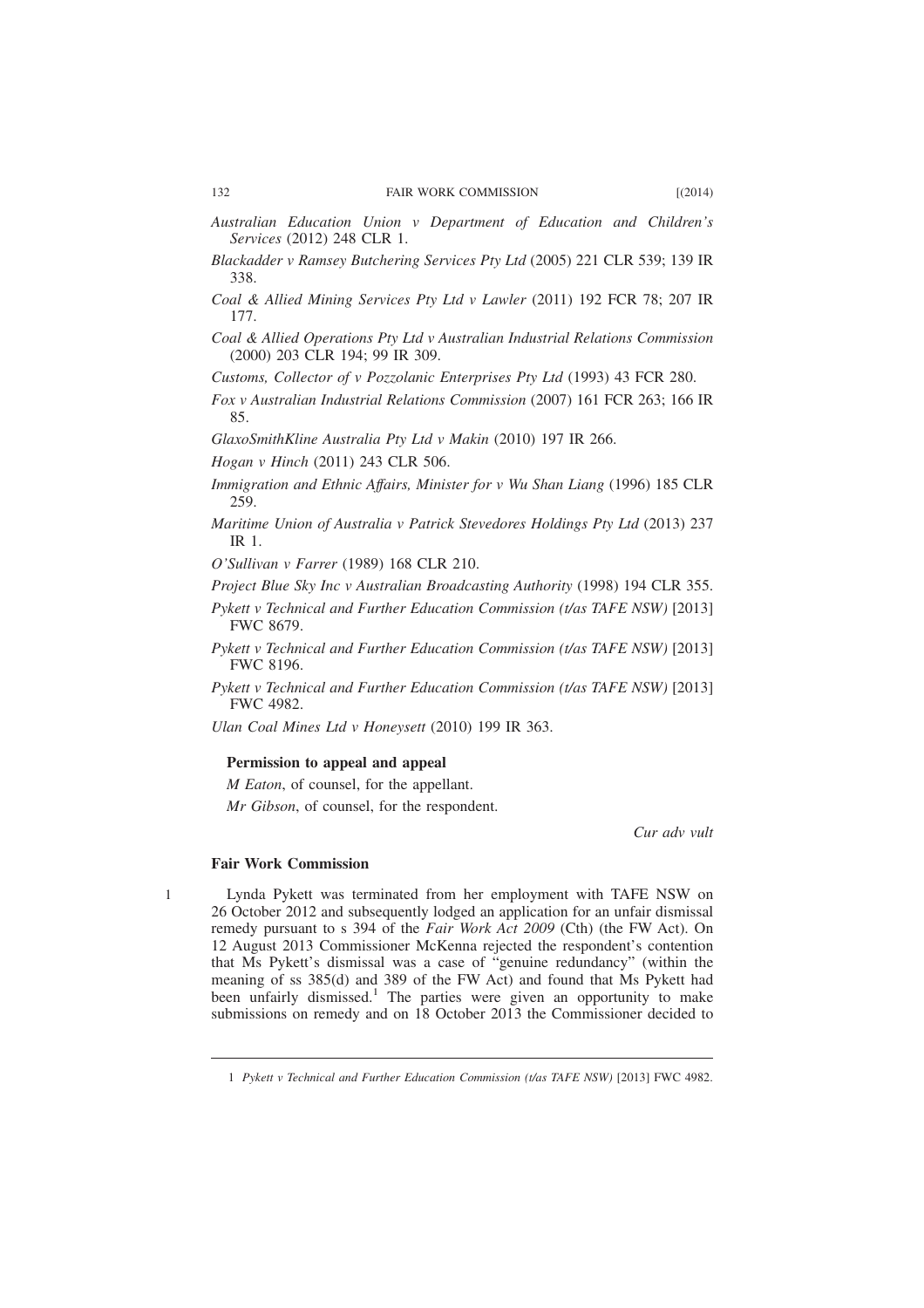make an order for reinstatement, pursuant to s  $391(1)(b)$ .<sup>2</sup> On 7 November 2013 the Commissioner issued a further decision, and order, dealing with continuity of service and lost remuneration.<sup>3</sup>

Before turning to the particular issues raised in the appeal we wish to make some general observations about the nature of an appeal from an unfair

TAFE NSW has appealed the Commissioner's decision that Ms Pykett had been unfairly dismissed and the Commissioner's orders on remedy.

3

 $\overline{2}$ 

 $\Delta$ 

5

dismissal decision. An appeal under s 604 of the FW Act is an appeal by way of rehearing and the Commission's powers on appeal are only exercisable if there is error on the part of the primary decision maker.<sup>4</sup> There is no right to appeal, rather an appeal may only be made with the permission of the Commission.

The decision subject to appeal was made under Pt 3.2 – Unfair Dismissal – of the FW Act. Section  $400(1)$  provides that permission to appeal must not be granted from a decision made under that part unless the Commission considers that it is in the public interest to do so. Further, in such matters appeals on a question of fact may only be made on the ground that the decision involved a "significant error of fact" (s 400(2)). In *Coal & Allied Mining Services Pty Ltd v Lawler*, Buchanan J (with whom Marshall and Cowdroy JJ agreed) characterised the test under s 400 as "a stringent one".<sup>5</sup> The Commission *must not* grant permission to appeal *unless* it considers that it is "in the public interest to do so".

The task of assessing whether the public interest test is met is a discretionary one involving a broad value judgment.<sup>6</sup> In *GlaxoSmithKline Australia Pty Ltd v Makin* a Full Bench of the Commission identified some of the considerations that may attract the public interest:

… the public interest might be attracted where a matter raises issue of importance and general application, or where there is a diversity of decisions at first instance so that guidance from an appellate court is required, or where the decision at first instance manifests an injustice, or the result is counter intuitive or that the legal principles applied appear disharmonious when compared with other recent decisions dealing with similar matters.<sup>7</sup>

The appeal focuses on two aspects of the Commissioner's decisions and orders:

(i) the finding that Ms Pykett's dismissal was not a "genuine redundancy"; and

(ii) the reinstatement order.

- 2 *Pykett v Technical and Further Education Commission (t/as TAFE NSW)* [2013] FWC 8196 and PR543507.
- 3 *Pykett v Technical and Further Education Commission (t/as TAFE NSW)* [2013] FWC 8679 and PR544139.
- 4 This is so because on appeal FWC has power to receive further evidence, pursuant to s 607(2); see *Coal & Allied Operations Pty Ltd v Australian Industrial Relations Commission* (2000) 203 CLR 194; 99 IR 309 at [17] per Gleeson CJ, Gaudron and Hayne JJ.
- 5 *Coal & Allied Mining Services Pty Ltd v Lawler* (2011) 192 FCR 78; 207 IR 177 at [43].
- 6 *O'Sullivan v Farrer* (1989) 168 CLR 210 per Mason CJ, Brennan, Dawson and Gaudron JJ; applied in *Hogan v Hinch* (2011) 243 CLR 506 at [69] per Gummow, Hayne, Heydon, Crennon, Kiefel and Bell JJ; *Coal & Allied Mining Services Pty Ltd v Lawler* (2011) 192 FCR 78; 207 IR 177 at [44]-[46].
- 7 *GlaxoSmithKline Australia Pty Ltd v Makin* (2010) 197 IR 266 at [27].

6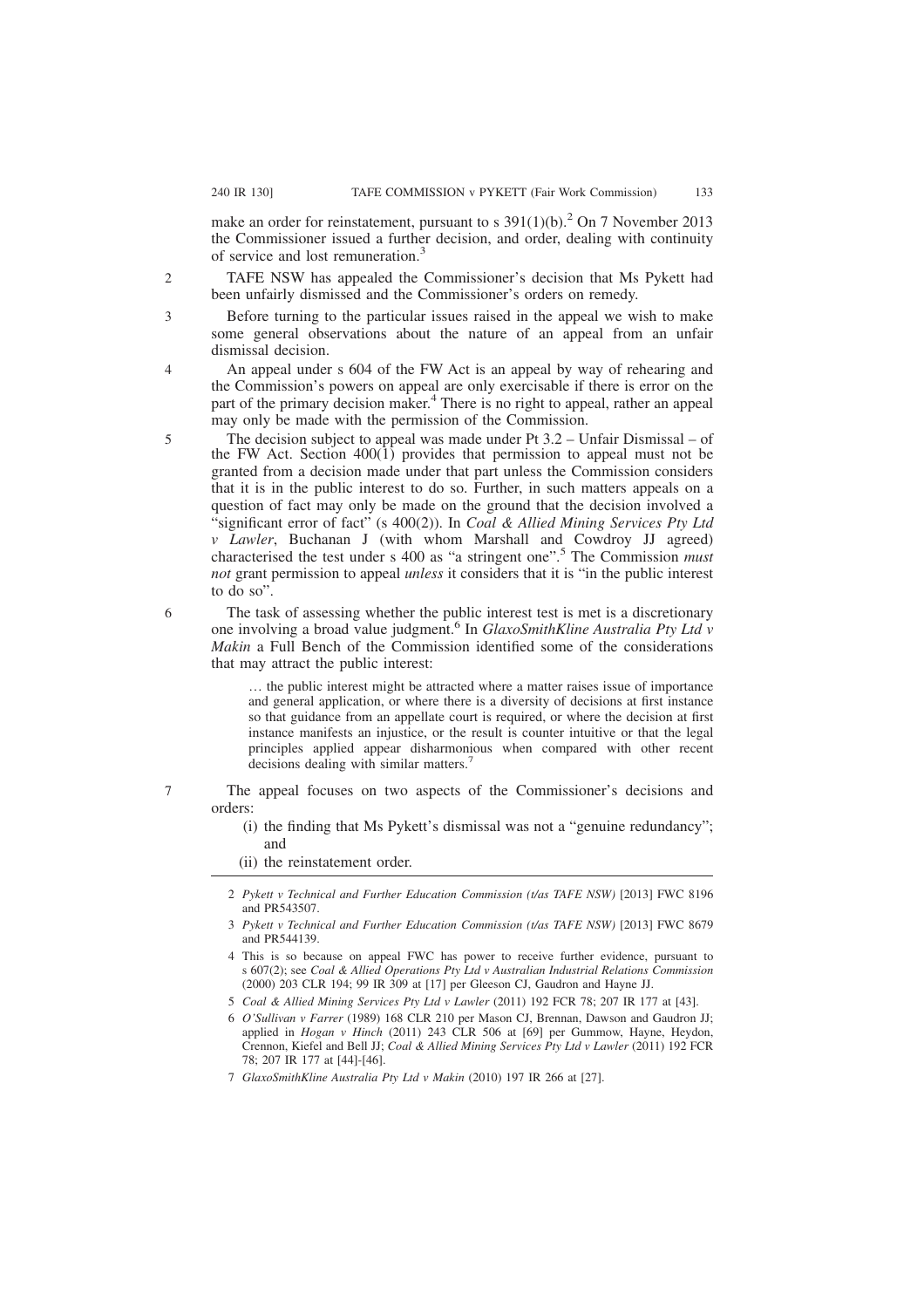- We are satisfied that it is in the public interest to grant permission to appeal. The appeal raises novel questions about the proper construction of s 389(2) and whether a reinstatement order must specify the position to which the person is to be appointed.
- We now turn to deal with each of these issues.  $\overline{Q}$

#### **Genuine Redundancy**

Section 385(d) of the FW Act provides that a person has been "unfairly dismissed" if, among other things, the Commission is satisfied that the dismissal was not a case of "genuine redundancy". The expression "genuine redundancy" is defined in s 389:

389 Meaning of genuine redundancy

- (1) A person's dismissal was a case of *genuine redundancy* if:
	- (a) the person's employer no longer required the person's job to be performed by anyone because of changes in the operational requirements of the employer's enterprise; and
	- (b) the employer has complied with any obligation in a modern award or enterprise agreement that applied to the employment to consult about the redundancy.
- (2) A person's dismissal was not a case of *genuine redundancy* if it would have been reasonable in all the circumstances for the person to be redeployed within:
	- (a) the employer's enterprise; or
	- (b) the enterprise of an associated entity of the employer.
- In her decision of 12 August 2013 the Commissioner found that, for the purpose of s  $389(1)(a)$ , TAFE NSW no longer required Ms Pykett's job to be performed by anyone because of changes to the operational requirements of it's enterprise.<sup>8</sup> The Commissioner also found that for the purpose of s  $389(1)(b)$ there was no obligation to consult about Ms Pykett's redundancy pursuant to the term of a modern award or enterprise agreement. On that basis the issue identified in s  $389(1)(b)$  did not arise.<sup>9</sup> 11
- There is no challenge to the Commissioner's findings in relation to s 389(1)(a) and (b). 12
- The appeal is directed at the Commissioners decision in relation to s 389(2). The appellant contends that the Commissioner acted upon a wrong principle in her consideration of that subsection. 13
- The Commissioner found that the examination of redeployment options within the employers enterprise was "artificially and unreasonably constrained by an abstract, policy-specified meaning of redeployment"<sup>10</sup> and concluded that Ms Pykett's dismissal was not a case of genuine redundancy because it would have been reasonable in the circumstances for her to be redeployed within TAFE NSW. There is no challenge to the Commissioner's finding, at [31] of the 14

8

<sup>8</sup> *Pykett v Technical and Further Education Commission (t/as TAFE NSW)* [2013] FWC 4982 at  $[15]-[17]$ .

<sup>9</sup> *Pykett v Technical and Further Education Commission (t/as TAFE NSW)* [2013] FWC 4982 at [6].

<sup>10</sup> *Pykett v Technical and Further Education Commission (t/as TAFE NSW)* [2013] FWC 4982 at [30].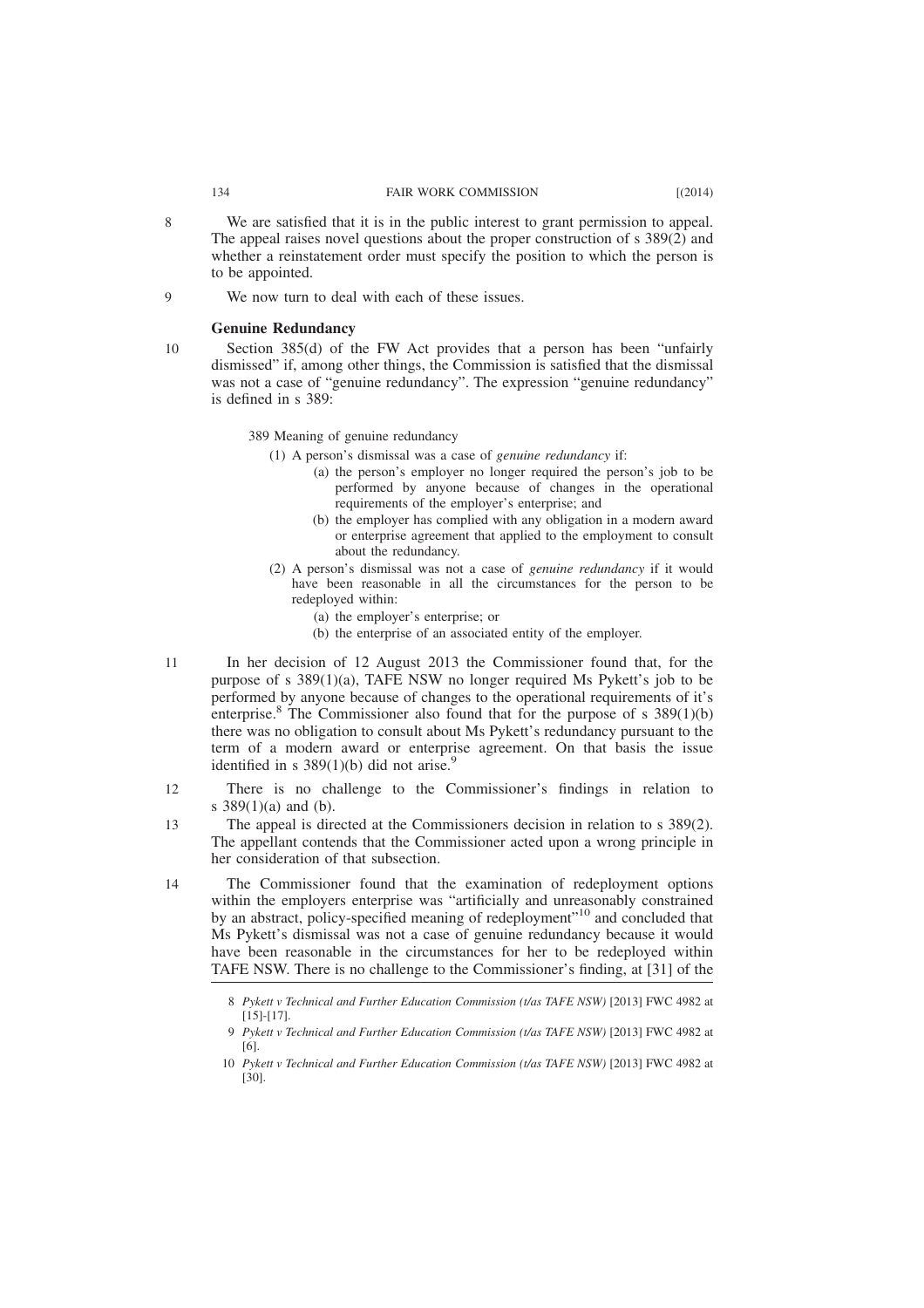decision of 12 August 2013, that if the employer's redeployment search had not been so constrained it is more likely than not that other redeployment options would have arisen for consideration.

- The central issue in contention, both at first instance and on appeal, is whether there must be an identified "job" or "position" to which the applicant could have been redeployed in order to enliven s 389(2). The primary submission advanced by the appellant is that s 389(2) requires the Commission to determine a job to which the employee could be redeployed, identify the circumstances in which the employee could have been redeployed and determine whether redeployment to a "particular job" was reasonable in those circumstances. Underlying the submission is the contention that there must be an identified job or position. It is submitted that the Commissioner acted upon a wrong principle in finding it was not necessary to identify a specific position into which Ms Pykett could have been redeployed.
- The respondent submits that the Commissioner made no error of principle in not identifying which position, specifically, Ms Pykett could have been redeployed into and contends that the appellant's submissions proceed on a false premise in that s 389(2) does not require that there be an identified "job" or "position" to which the relevant employee could have been redeployed. 16
- The respondent contends that it is not necessary to identify a particular job or position to which Ms Pykett could have been redeployed in order to enliven s 389(2). The respondent submits that it is significant that s 389(2) does not refer to redeployment to a specific "position" or "job". It refers to redeployment "within the employer's enterprise" or "the enterprise of an associated entity of the employer". It is submitted that there is no basis in the words used or in the context to read s 389(2) as limiting the concept of redeployment by requiring the Commission to identify a specific position to which the employee should have redeployed. It is sufficient the Commission be satisfied that the employee could reasonably have been deployed to perform other work within the employer's enterprise. 17
- The respondent submits that the context of s 389 does not support a narrower interpretation. The purpose of s 389(2) is beneficial, it is to permit an employee to bring an application if the employer acting reasonably, could have retained the employee rather than terminating the employee on grounds of redundancy. That objective would have been achieved if there was work the employee could reasonably have been engaged to perform whether or not it constituted an existing identified position or job. Nor do other provisions in Pt 3-2 of the FW Act suggest a different interpretation. 18
- This aspect of the appeal turns on the proper construction of s 389(2) of the FW Act. We propose to deal with that matter first, including a consideration of relevant Full Bench authority, before turning to the decision subject to appeal. 19
- Ascertaining the meaning of s 389(2) necessarily begins with the ordinary and grammatical meaning of the words used.<sup>11</sup> These words must be read in context by reference to the language of the Act as a whole and to the legislative  $p$ urpose.<sup>1</sup> 20
- Section 389(2)(a) states, relevantly for present purposes: 21

12 *Project Blue Sky Inc v Australian Broadcasting Authority* (1998) 194 CLR 355 at [69].

<sup>11</sup> *Australian Education Union v Department of Education and Children's Services* (2012) 248 CLR 1 at [26].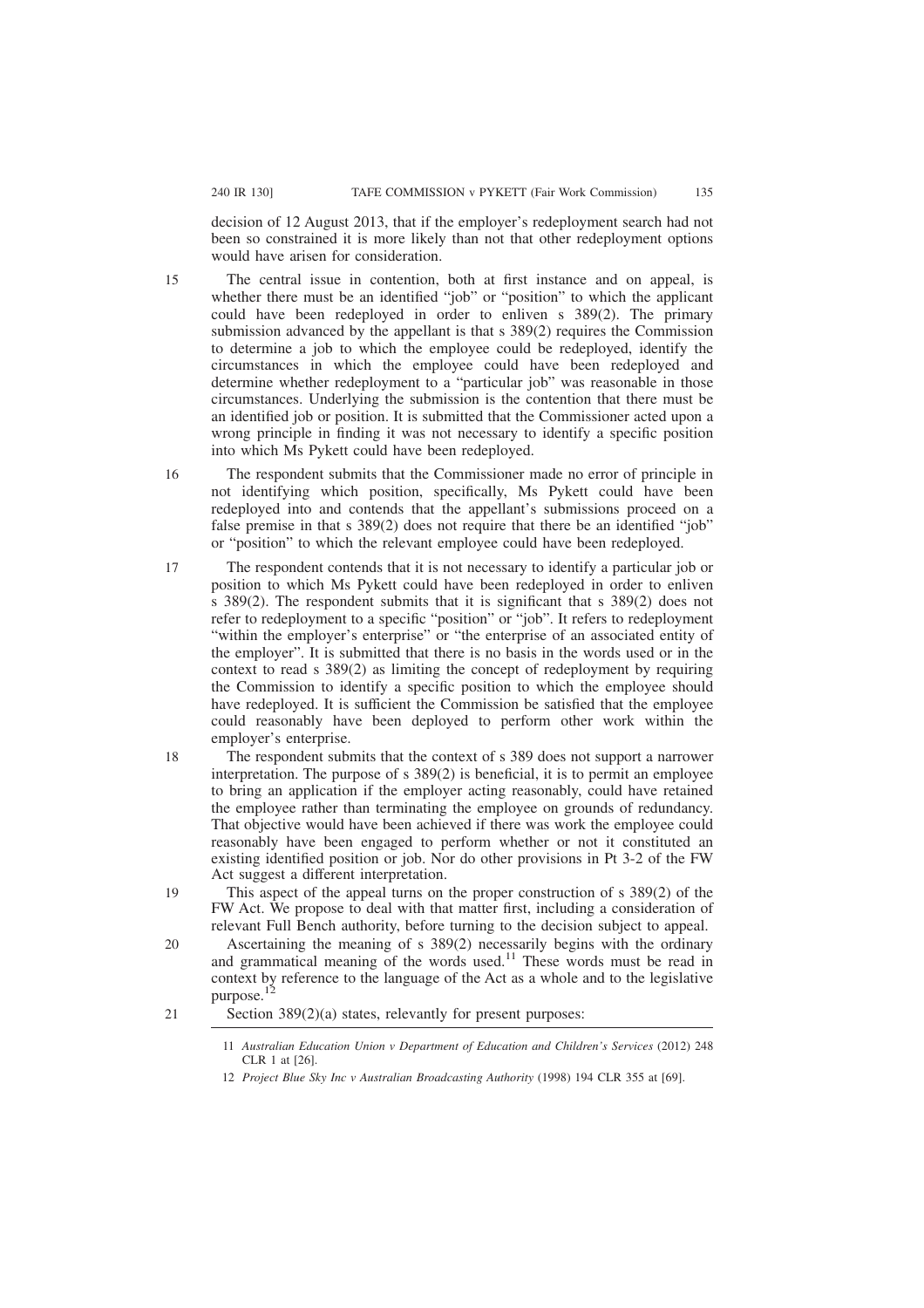- (2) A person's dismissal was not a case of *genuine redundancy* if it would have been reasonable in all the circumstances for the person to be redeployed within:
	- (a) the employer's enterprise …
- Section 389(2)(a) provides an exception to the circumstances in which a person's dismissal was a case of "genuine redundancy" (within the meaning of s 389(1)). So much is clear from the introductory words of s 389(2): "A person's dismissal was *not* a case of genuine redundancy *if* …" (emphasis added).
- 23

26

22

If s 389(2)(a) is enlivened a person's dismissal will not be a case of *genuine redundancy* even if the person's employer no longer requires the person's job to be performed by anyone because of changes in the operation requirements of the employers enterprise and any relevant consultation obligations have been met. The subsection then goes on to set out the circumstances which enliven the exception, namely:

… if it *would have* been reasonable in all the circumstances for the person to be redeployed within … the employer's enterprise.

(Emphasis added)

- The use of the past tense in this expression directs attention to the circumstances which pertained at the time the person was dismissed. 24
- The word "redeployed" should be given its ordinary and natural meaning. The ordinary meaning of the word "redeploy" includes: 25

Move (troops, workers, material etc) from one area of activity to another, reorganise for greater effectiveness; *transfer to another job, task or function*. 13

(Emphasis added)

The Explanatory Memorandum to what is now s 389(2) is in the following terms:

- 1551. Subclause 389(2) provides that a dismissal is not a case of genuine redundancy if it would have been reasonable in all the circumstances for the person to be redeployed within the employer's enterprise, or within the enterprise of an associated entity of the employer (as defined in clause 12).
- 1552. There may be many reasons why it would not be reasonable for a person to be redeployed. For instance, the employer could be a small business employer where there is no opportunity for redeployment *or there may be no positions available for which the employee has suitable qualifications or experience*.
- The meaning of s 389(2) was the subject of some consideration by a Full Bench in *Ulan Coal Mines Ltd v Honeysett*<sup>14</sup> (*Honeysett*). *Honeysett* was an appeal from a decision which concluded that the dismissal of certain of the appellant's employees did not involve genuine redundancy. To put the appeal decision in context it is necessary to say something about what was decided at first instance. 27
- The dismissals of the applicants arose as a result of the restructuring of Ulan's coal mining operations. The Ulan mine was about 50 kilometres north of Mudgee. The 10 applicants were among 14 mine workers retrenched. Ulan was part of Xstrata Coal Pty Ltd (Xstrata). A number of other companies in the 28

<sup>13</sup> *The New Shorter Oxford English Dictionary*, p 2514.

<sup>14</sup> *Ulan Coal Mines Ltd v Honeysett* (2010) 199 IR 363.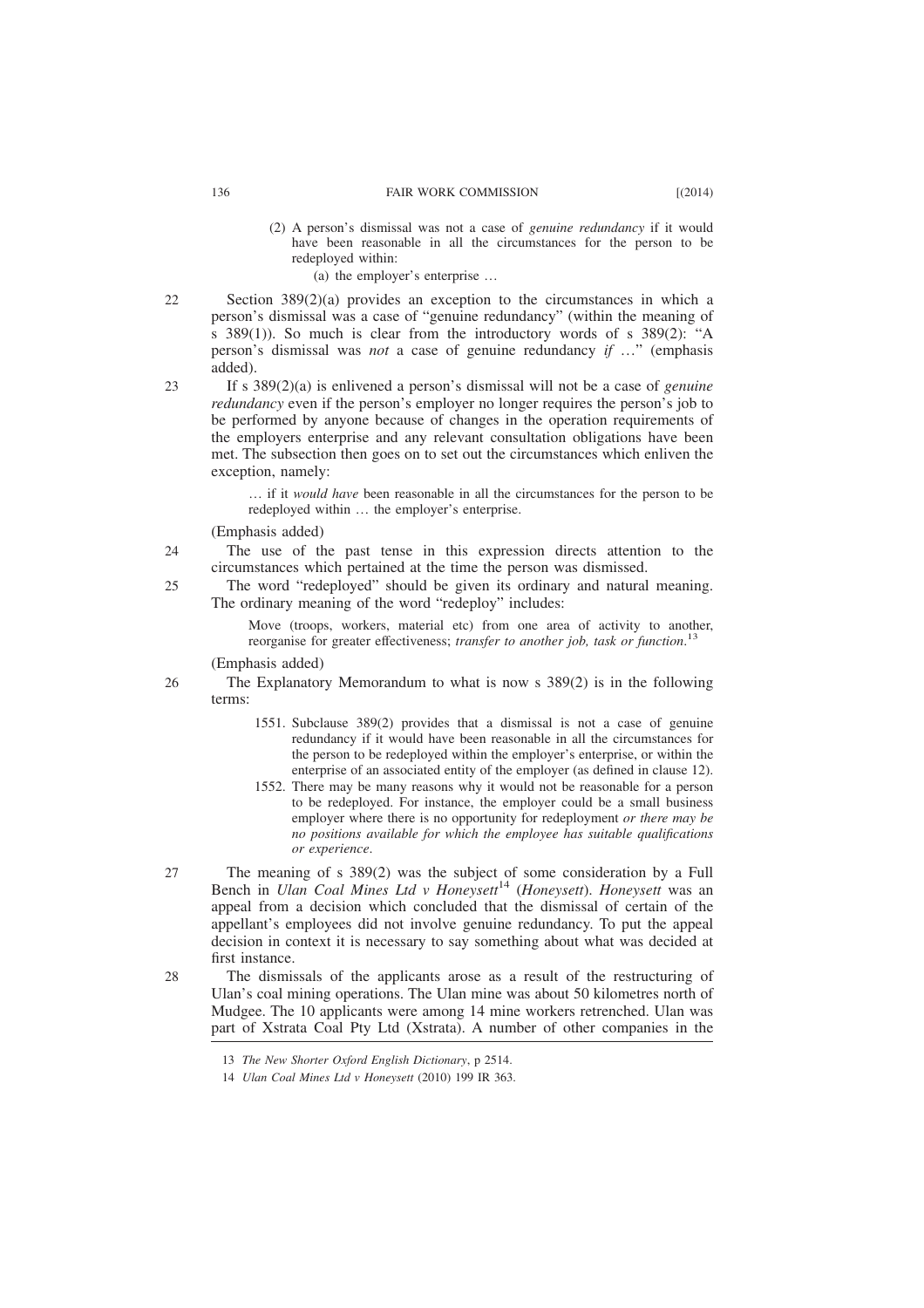Xstrata group operated coal mines in NSW and at the time of the dismissals there were vacancies for positions as mine workers in all of these mines. The decision at first instance concerned the application of the redeployment exclusion in s 389(2) and in particular the concept of redeployment in an associated entity, within the meaning of s 389(2)(b).

The Commissioner found that it would not have been reasonable in all the circumstances for the employees to be redeployed within Ulan. However, he found that at the time of the dismissals, Xstrata was in a position to require the other mines in the Xstrata group, all being associated entities, to engage the employees. In the course of his decision the Commissioner said:

- [36] A stark point of difference between the parties concerns what is meant by "redeployment". I do not accept the definition put forward by Ulan. It says one must give the word a broad, practical and purposeful meaning. Its argument results, in effect, to mean employment in an associated entity. In my view, to suggest that redeployment equates to employment elsewhere is not to take an expansive view of the word redeployment. It is to alter its meaning …
- [40] Redeployment as envisaged by s 389(2) requires a transfer of the employee. This is so even if it also might mean the entering into a new contract of employment.
- [41] Any action of Ulan to make some job vacancies known to employees, taking steps to have associated entities delay closing employment opportunities and then with those associated entities offering employment following an open selection process is not redeployment. It is merely assisting in the gaining of employment.
- The Commissioner concluded that it would have been reasonable in all the circumstances for most of the employees to have been redeployed in the vacant positions at the other Xstrata mines. 30

On appeal Ulan submitted that the Commissioner had failed to properly construe the meaning and effect of s 389(2)(b). Ulan submitted that the Commissioner's decision was wrong because he did not identify the particular positions in a particular enterprise to which each of the six applicants could have been redeployed. In dismissing the appeal the Full Bench made a number of observations about the interpretation of  $s$  389(2) and the meaning of the term "redeployed":

> First, s 389(2) must be seen in its full context. It only applies when there has been a dismissal. An employee seeking a remedy for unfair dismissal cannot succeed if the dismissal was a genuine redundancy. In other words, if the dismissal is a case of genuine redundancy the employer has a complete defence to the application. Section 389(2) places a limitation on the employer's capacity to mount such a defence. The defence is not available if it would have been reasonable to redeploy the employee. The exclusion poses a hypothetical question which must be answered by reference to all of the relevant circumstances.

> Secondly, it is implicit in the terms of s 389(2)(b) that it might be reasonable for an employee dismissed by one employer to be redeployed within the establishment of another employer which is an entity associated with the first employer. It follows that an employer cannot succeed in a submission that redeployment would not have been reasonable merely because it would have involved redeployment to an associated entity. Whether such redeployment would have been reasonable will depend on the circumstances. The degree of managerial integration between the different entities is likely to be a relevant consideration.

29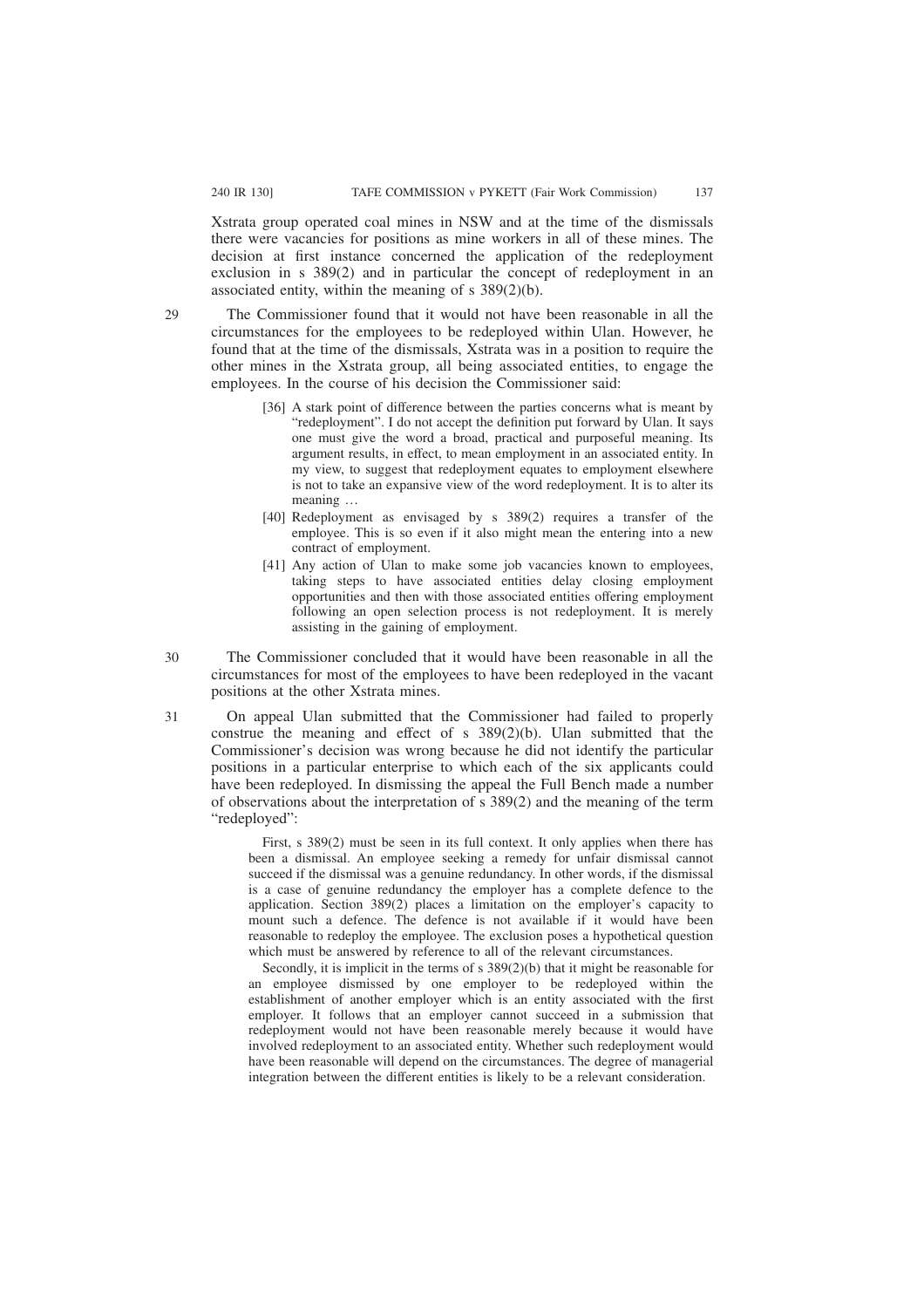Thirdly, the question posed by s 389(2), whether redeployment would have been reasonable, is to be applied at the time of the dismissal. If an employee dismissed for redundancy obtains employment within an associated entity of the employer some time after the termination, that fact may be relevant in deciding whether redeployment would have been reasonable. But it is not determinative. The question remains whether redeployment within the employer's enterprise or the enterprise of an associated entity would have been reasonable at the time of dismissal. In answering that question a number of matters are capable of being relevant. They include the nature of any available position, the qualifications required to perform the job, the employee's skills, qualifications and experience, the location of the job in relation to the employee's residence and the remuneration which is offered.<sup>15</sup>

32

# The Full Bench dismissed the appeal, in the following terms:

The Commissioner found that entities associated with Ulan had vacancies for jobs which were potentially suitable for the dismissed employees and there was no evidence that redeployment from Ulan to the mines operated by these associated enterprises would have any impact on operational efficiency. While the Commissioner decided that some of the employees dismissed by Ulan were encouraged to apply for vacancies at mines operated by associated entities, he also found that neither Xstrata nor its associated entities had a policy of employing persons who might be redundant in other enterprises in the group. In Xstrata's case, this is despite the fact that it had overall managerial control in relation to the mining operations of the associated entities. These findings were open to him. The Commissioner also found no evidence that any of the relevant employees would have been unwilling to be redeployed to one of the other mines. It must be said that all of the evidence was not one way on this issue and, as Ulan's submissions indicate, some of the employees in particular did not display a great deal of energy in following up on vacancies which Ulan brought to their attention. Nevertheless we think it was open to the Commissioner to find that if offered redeployment they would have accepted it. We have concluded that the Commissioner's decision was open on the evidence and other material before him and did not involve any error in interpretation of the section.<sup>16</sup>

#### The Full Bench went on to make some *obiter* remarks about the operation of s 389(2): 33

It may be appropriate to make some concluding remarks about the operation of s 389(2). It is an essential part of the concept of redeployment under s  $389(2)(a)$ that a redundant employee be placed in another job in the employer's enterprise as an alternative to termination of employment. Of course the job must be suitable, in the sense that the employee should have the skills and competence required to perform it to the required standard either immediately or with a reasonable period of retraining. Other considerations may be relevant such as the location of the job and the remuneration attaching to it. Where an employer decides that, rather than fill a vacancy by redeploying an employee into a suitable job in its own enterprise, it will advertise the vacancy and require the employee to compete with other applicants, it might subsequently be found that the resulting dismissal is not a case of genuine redundancy. This is because it would have been reasonable to redeploy the employee into the vacancy. In such a case the exception in s 385(d) would not apply and the dismissed employee would have the opportunity to have their application for a remedy heard. The outcome of that application would depend upon a number of other considerations.

<sup>15</sup> *Ulan Coal Mines Ltd v Honeysett* (2010) 199 IR 363 at [26]-[28].

<sup>16</sup> *Ulan Coal Mines Ltd v Honeysett* (2010) 199 IR 363 at [31]-[32].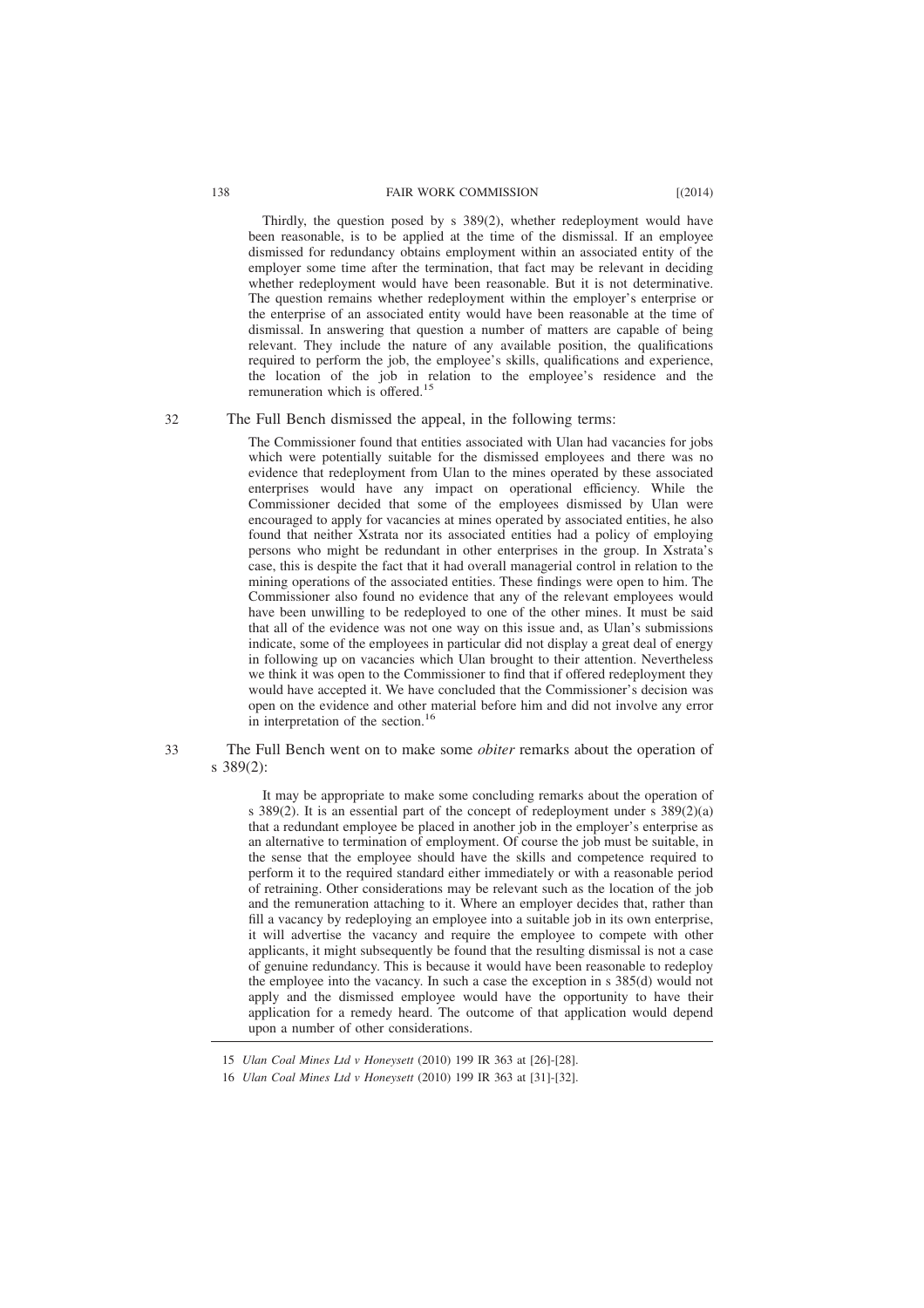Where an employer is part of a group of associated entities which are all subject to overall managerial control by one member of the group, similar considerations are relevant. This seems to us to be a necessary implication arising from the terms of s 389(2)(b). While each case will depend on what would have been reasonable in the circumstances, subjecting a redundant employee to a competitive process for an advertised vacancy in an associated entity may lead to the conclusion that the employee was not genuinely redundant. $17$ 

34

35

*Honeysett* is authority for the proposition that for the purpose of s 389(2)(b) it is sufficient if the Commission identifies a suitable job or position to which the dismissed employee could be redeployed. The Commission must then determine whether such a redeployment was reasonable in all the circumstances. We note that given the factual context the Full Bench in *Honeysett* did not need to consider whether s 389(2) may be satisfied if the dismissed employee could be redeployed to perform *other work* within the employer's enterprise (or that of an associated entity). Given its particular factual circumstances *Honeysett* is *not* authority for the proposition that it is always necessary to identify a particular job or position to which the dismissed employee could have been redeployed.

As we have mentioned, the use of the past tense in the expression "would have been reasonable in all the circumstances for the person to be redeployed …" in s 389(2)(a) directs attention to the circumstances which pertained when the person was dismissed. As noted in *Honeysett*, "[T]he exclusion poses a hypothetical question which must be answered by reference to all of the relevant circumstances".<sup>18</sup> The question is whether redeployment within the employer's enterprise or an associated entity would have been reasonable at the time of dismissal. In answering that question the Full Bench in *Honeysett* observed that a number of matters are capable of being relevant:

They include the nature of any available position, the qualifications required to perform the job, the employee's skills, qualifications and experience, the location of the job in relation to the employee's residence and the remuneration which is offered.<sup>19</sup>

36

We have earlier set out the submissions of the appellant and the respondent as to the proper construction of s 389(2) (see [15]-[18] above). We accept the respondent's submissions. For the purposes of s 389(2) the Commission must find, on the balance of probabilities, that there was a job or a position or other work within the employer's enterprise (or that of an associated entity) to which it would have been reasonable in all the circumstances to redeploy the dismissed employee. There must also be an appropriate evidentiary basis for such a finding. Such an interpretation is consistent with the ordinary and natural meaning of the words in the subsection; the Explanatory Memorandum and Full Bench authority. We acknowledge that the facts relevant to such a finding will usually be peculiarly within the knowledge of the employer respondent, not the dismissed employee. If an employer wishes to rely on the "genuine redundancy" exclusion then it would ordinarily be expected to adduce evidence as to the following matters:

<sup>17</sup> *Ulan Coal Mines Ltd v Honeysett* (2010) 199 IR 363 at [34]-[35].

<sup>18</sup> *Ulan Coal Mines Ltd v Honeysett* (2010) 199 IR 363 at [26].

<sup>19</sup> *Ulan Coal Mines Ltd v Honeysett* (2010) 199 IR 363 at [28].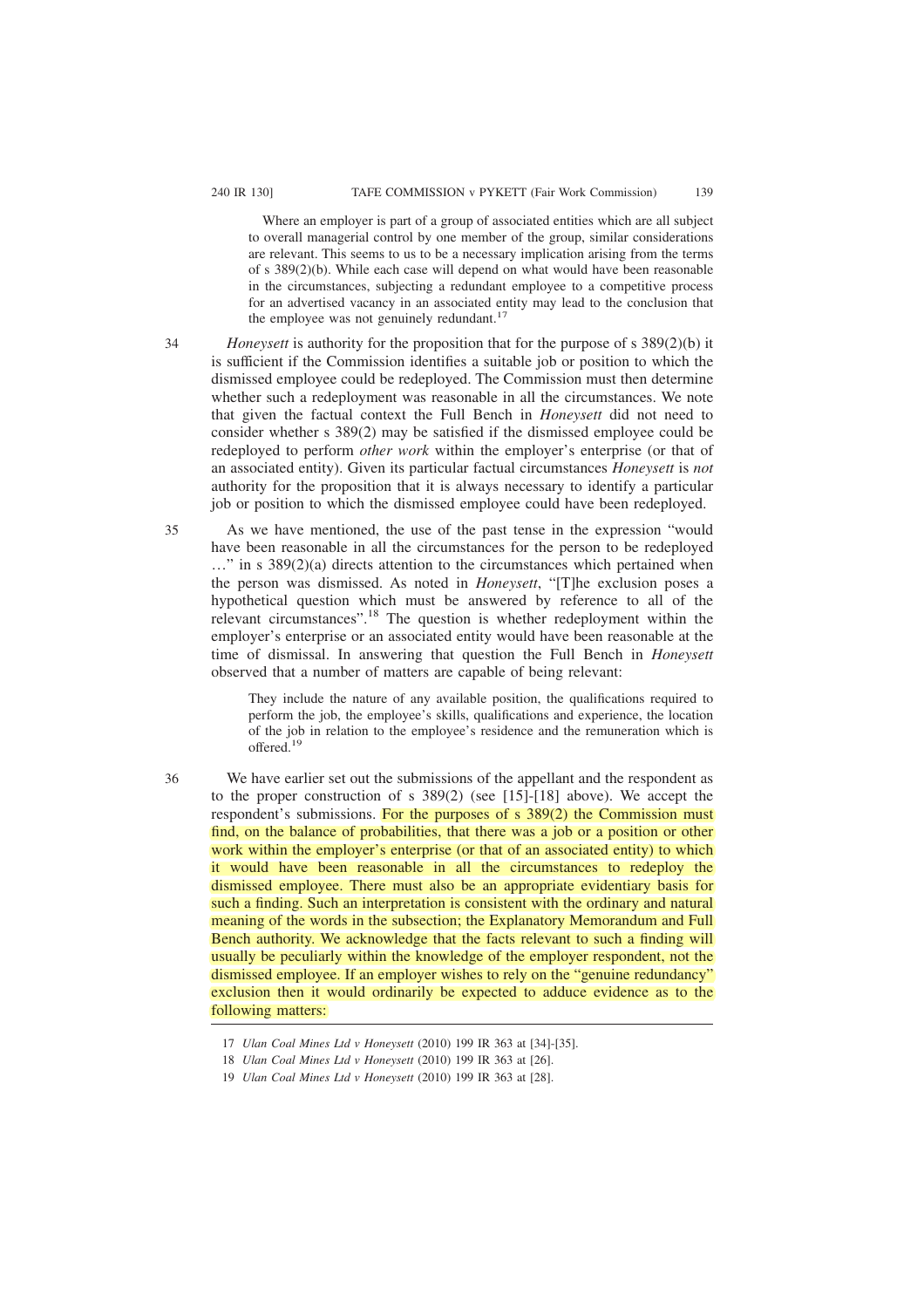- (i) that the employer no longer required the dismissed employee's job to be performed by anyone because of changes in the operational requirements of the employer's enterprise;
- (ii) whether there was any obligation in an applicable modern award or enterprise agreement to consult about the redundancy and whether the employer complied with that obligation; and
- (iii) whether there was a job or a position or other work within the employer's enterprise (or that of an associated entity) to which it would have been reasonable in all the circumstances to redeploy the dismissed employer.
- The evidence in relation to (iii) would usually include canvassing the steps taken by the employer to identify other work which could be performed by the dismissed employee. 37
- As we have mentioned, we accept the respondent's submissions as to the proper construction of s 389(2). But that is not the end of the matter. The difficulty for the respondent is that the Commissioner failed to make the requisite finding and for that reason the appeal must be upheld. We now turn to the decision subject to appeal. 38
- The relevant parts of the Commissioner's decision are as follows: 39
	- [31] The exploration by the respondent of Managing Excess Employeesdefined redeployment for the applicant solely or principally contemplated only redeployment into an advertised, permanent vacancy and in the context of the "matching" processes such as salary range. However, *there may well have been other reasonable redeployment options available within the respondent's enterprise that simply were not considered due to the constraints in the Managing Excess Employees policy* concerning positions into which the applicant could be considered for redeployment, such as to be redeployed to undertake the work performed by agency casuals. *It is more likely than not that if the consideration of redeployment options had been more broadly approached by the respondent beyond only matched advertised, permanent vacancies, other reasonable redeployment options would have emerged within the respondent's enterprise and appropriately been considered*. If the substantive occupant of a position was expected to be absent from that role for due to, for instance, six months of parental leave, it would seem reasonable to expect that a time-limited redeployment into that role might be considered both as appropriate for consideration and reasonable in all the circumstances in the case of an excess employee who wished to remain employed by the respondent so he or she could continue to seek appointment to a more secure, substantive position within the respondent's enterprise. In this regard, I take notice of the fact that superannuation entitlements for employees in NSW public sector-type schemes, for example, can be substantially affected depending on the superannuant's age and the timing of date of the termination of employment.
	- [32] The examination of the full range of actual redeployment options within the respondent's enterprise that otherwise may have arisen for consideration was not only artificially or unreasonably constrained by the abstract of the Managing Excess Employees-specified meaning of redeployment, there was no real prospect the applicant would have been redeployed to an advertised, permanent vacancy during her retention period because the respondent had a freeze on filling certain permanent positions at that time, and other matters were put on hold as a result of disputation between the applicant's union and the respondent. As such, it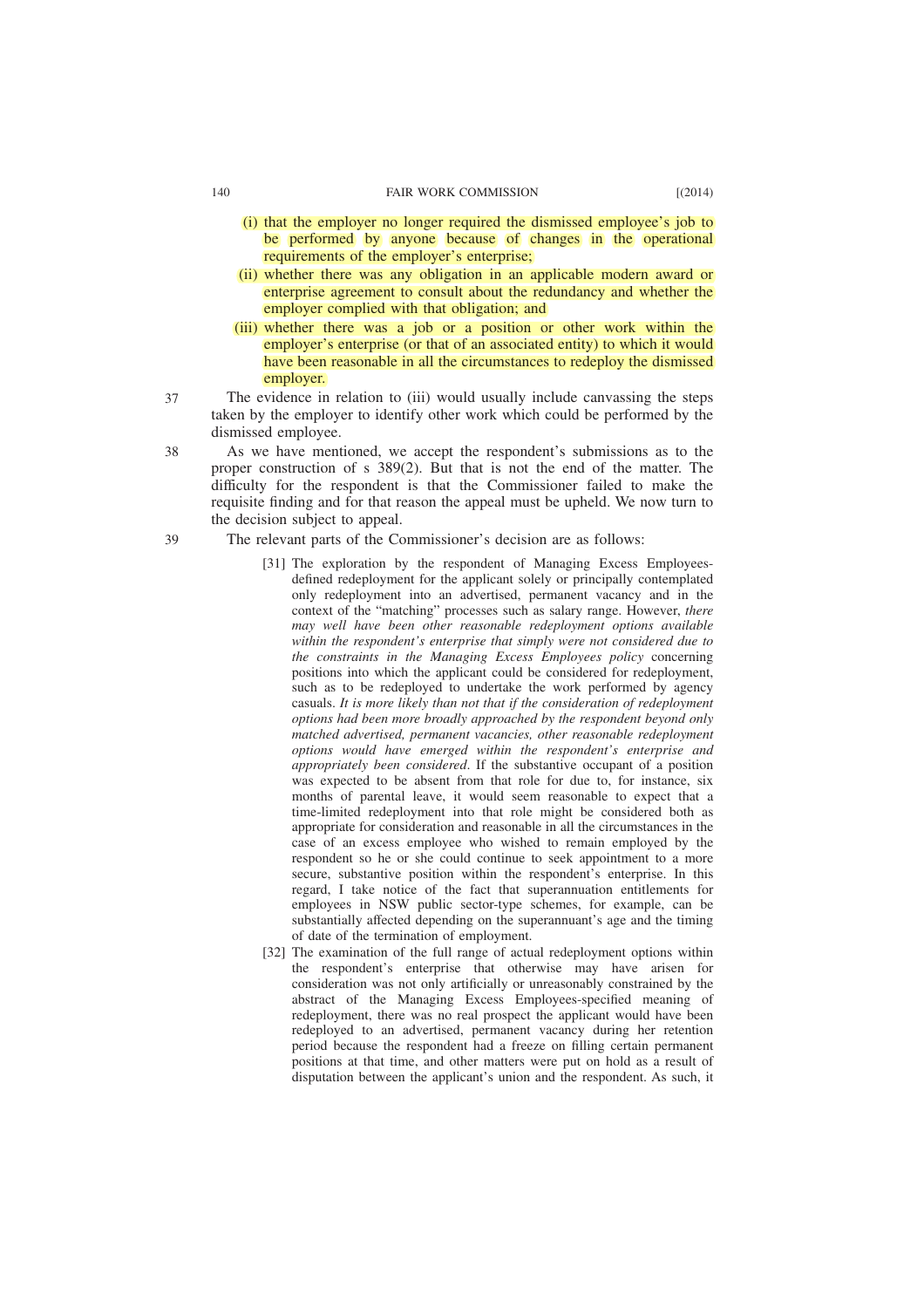appears that any possibility of redeployment, even within the confined meaning of redeployment as contemplated in the Managing Excess Employees policy, in the circumstances of that freeze, was no more than a theoretical construct as it concerned the applicant and certain positions. When the applicant was declared to be an excess employee, she was given the option of accepting a voluntary redundancy package, being a package that contains significantly better financial arrangements than the scale of payments that applies in the case of a forcible redundancy. Instead of accepting the voluntary redundancy package, the applicant opted to try to be redeployed. However, there was, it appears, no real possibility that the applicant could have been redeployed, within the meaning of the Managing Excess Employees policy, because of the freeze on certain permanent appointments. The existence of the freeze was not known to the applicant when she opted to seek redeployment after she was declared an excess employee. The applicant's redundancy payments in the forcible redundancy were inferior to those that would have applied if the applicant had accepted voluntary redundancy, for example, on the basis of informed decision-making about the freeze. On one view of it, the respondent may have misled the applicant through a lack of disclosure about the freeze on certain permanent appointments relevant to her potential redeployment at the time when the applicant determined not to accept the voluntary redundancy package.

[33] The respondent has objected to the application on the basis the termination of the applicant's employment was a "genuine redundancy". *It would*, however, in my view, *have been reasonable in all the circumstances for the respondent to redeploy or to consider redeploying the applicant within its enterprise other than to an advertised, permanent vacancy. I do not consider it necessary in the circumstances of this case to determine which position, specifically, would have been appropriate for redeployment of the applicant. That the respondent did not allow for any consideration of the redeployment of the applicant within its enterprise other than under the artificial confines of the Managing Excess Employees-conditioned understanding of* "*redeployment*"*, in and of itself, leads me to the conclusion the dismissal was not a genuine redundancy within the meaning of the Act*. 20

# (Emphasis added)

The Commissioner erroneously focussed on the inadequacy of the appellant's redeployment policy and failed to make a finding that there was a job, a position or other work to which Ms Pykett could have been redeployed. Such a finding is a necessary step in reaching the conclusion that it would have been reasonable in all the circumstances for Ms Pykett to be redeployed within the appellant's enterprise. The failure to make such a finding is an error which warrants correction on appeal. We now turn to the second issue raised in the appeal, whether a reinstatement order must specify the position to which the person is to be appointed.

# **The Reinstatement Order**

41

 $40$ 

On 18 October 2013 Commissioner McKenna made a reinstatement order pursuant to s  $391(1)(b)$ , in the following terms:

1. The Technical and Further Education Commission T/A TAFE NSW

<sup>20</sup> *Pykett v Technical and Further Education Commission (t/as TAFE NSW)* [2013] FWC 4982 at [31]-[33].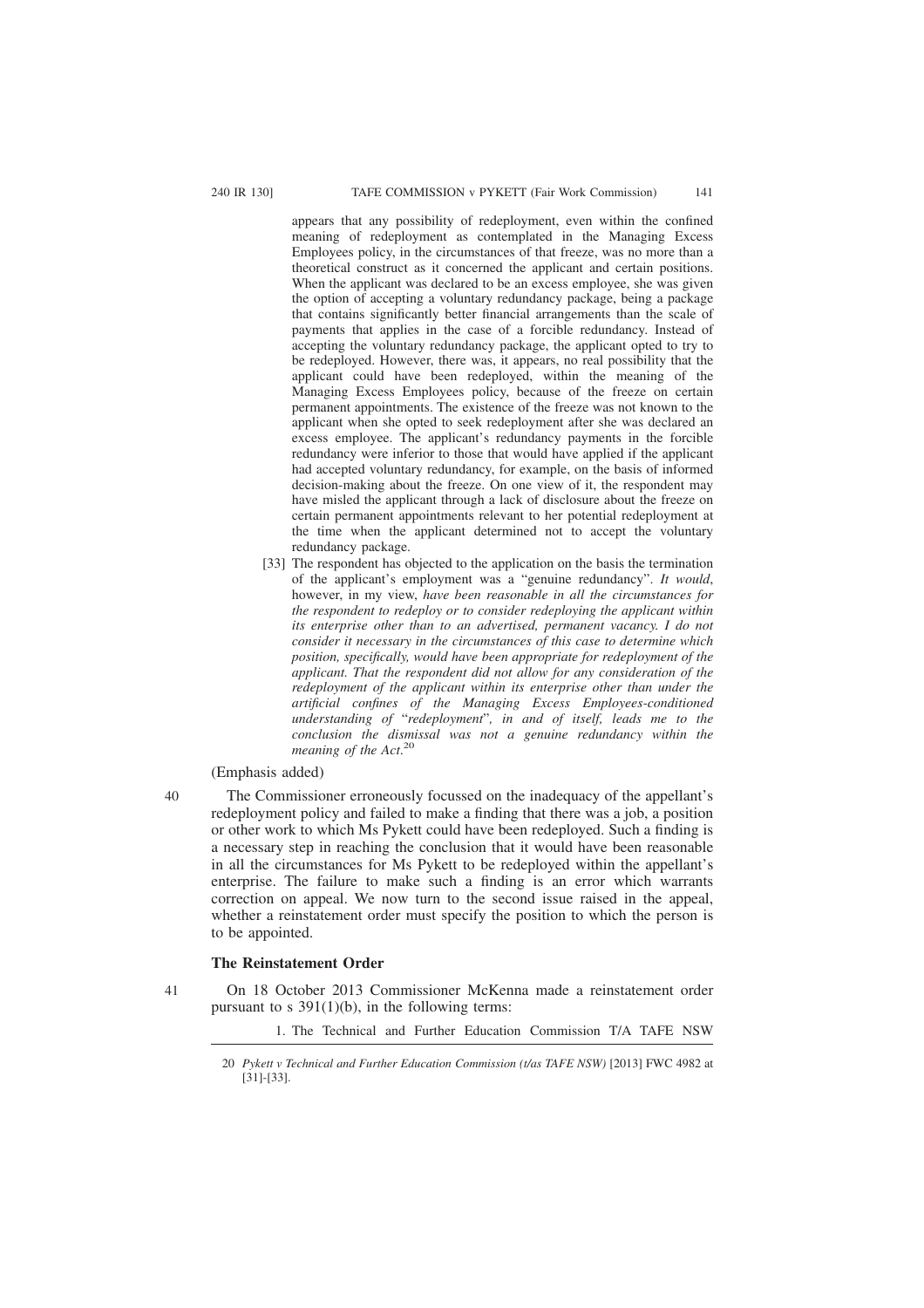appoint Lynda Pykett to a position of Technical Officer ½ Scientific, on terms and conditions no less favourable than those on which she was employed immediately before the dismissal; and

- 2. the appointment is to occur within 21 days of the date of this order.<sup>21</sup>
- This order has been stayed pending the determination of the appeal. 42
- The relevant provisions of the FW Act are ss 390 and 391(1): 43

390 When the FWC may order remedy for unfair dismissal

- (1) Subject to subsection (3), the FWC may order a person's reinstatement, or the payment of compensation to a person, if:
	- (a) the FWC is satisfied that the person was protected from unfair dismissal (see Division 2) at the time of being dismissed; and
	- (b) the person has been unfairly dismissed (see Division 3).
- (2) The FWC may make the order only if the person has made an application under section 394.
- (3) The FWC must not order the payment of compensation to the person unless:
	- (a) the FWC is satisfied that reinstatement of the person is inappropriate; and
	- (b) the FWC considers an order for payment of compensation is appropriate in all the circumstances of the case.

Note: Division 5 deals with procedural matters such as applications for remedies.

391 Remedy — reinstatement etc.

Reinstatement

- (1) An order for a person's reinstatement must be an order that the person's employer at the time of the dismissal reinstate the person by:
	- (a) reappointing the person to the position in which the person was employed immediately before the dismissal; or
	- (b) appointing the person to another position on terms and conditions no less favourable than those on which the person was employed immediately before the dismissal.

The essence of the error alleged on appeal is the proposition that a reinstatement order pursuant to s 391(1)(b) must specify the position to which the person is to be appointed. In summary terms the propositions in support of that contention are as follows:

- (a) The power to order reinstatement is found in  $s$  390(1). Section 391(1) is a limitation on the power in s 390(1), not an independent source of power. Any reinstatement order made under s 390 must be an order that is of the kind described in s  $391(1)(a)$  or (b).
- (b) The order made necessarily divested the Commission of it's responsibility to ensure the that order was properly within the powers available under the Act. The Commissioner could not have been positively satisfied that the relevant terms and conditions of the position to which TAFE appointed Ms Pykett were no less favourable unless:
	- (i) the Commissioner identified the position to which Ms Pykett was to be appointed;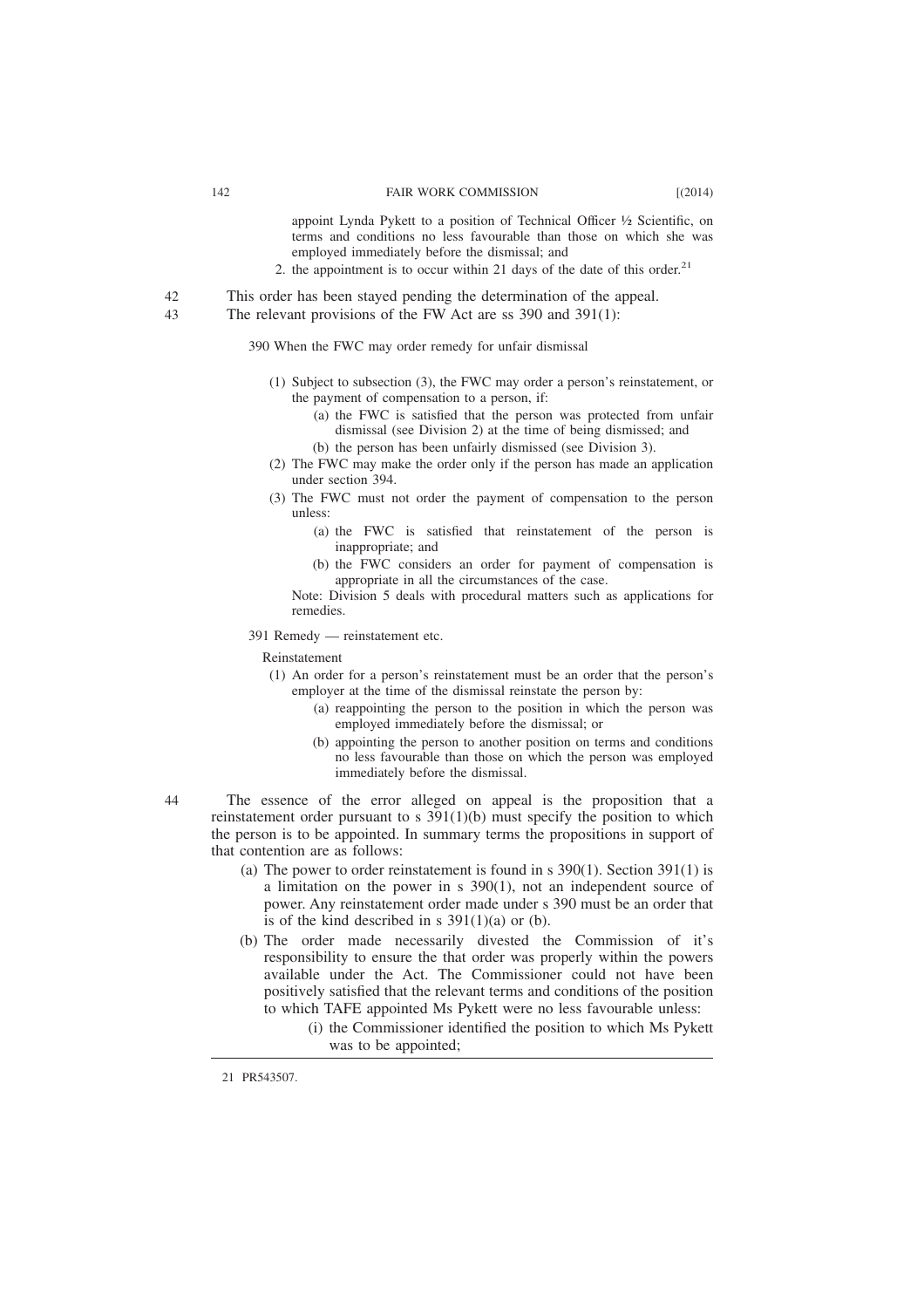- (ii) The Commissioner compares the terms and conditions attached to that position with the terms and conditions of the persons previous position; and
- (iii) the Commissioner was necessarily satisfied that the terms and conditions were not less favourable.
- (c) The line of authority commencing with *Anthony Smith & Associates Pty Ltd v Sinclair*<sup>22</sup> (*Sinclair*) is no longer applicable as the legislative provisions then in operation are materially different from the current provisions.
- (d) Reliance is placed on *Blackadder v Ramsey Butchering Services Pty Ltd*<sup>23</sup> (*Blackadder*) in relation to the phrase "terms and conditions" in s 391(1)(b).
- We accept the first proposition. The Commission's power to order reinstatement is to be found in s 390(1) and s 391(1) is a limitation upon that power, rather than an independent source of power. But we reject the suggestion that the Commissioner's reference to s  $391(1)(a)$  in the preamble to her order (rather than to s 390(1)) constitutes an error warranting correction on appeal. The reasons under challenge must be read as whole and considered fairly. An error is not to be found merely in looseness of language or infelicity of expression.<sup>24</sup>
- 46

47

45

We reject each of the other propositions advanced in support of the appellant's contention. The order made did not divest the Commission of its responsibility to ensure that the position to which Ms Pykett was to be appointed was "on terms and conditions no less favourable" than those on which she was employed immediately before the dismissal. To the contrary, the order clearly stated that this was to be so and the employer is obliged to comply with that order.

The nature and scope of a reinstatement order was considered by the Full Court of the Industrial Relations Court in *Anthony Smith & Associates Pty Ltd v Sinclair*. <sup>25</sup> In *Sinclair* the Court held:

… s 170EE(1)(a)(ii) of the Act … empowers the Court to require the employer to reinstate the employee by appointing him or her "to another position on terms and conditions no less favourable than those on which the employee was employed immediately before the termination". This might be a specific position, the availability and suitability of which is revealed by the evidence. On other occasions, the Court will not specify a particular position. Provided that the Court is satisfied that reinstatement is practicable and appropriate, it is open to the Court to make an order in terms of par (a)(ii), leaving it to the employer to choose the position and to comply with the Court's order to provide terms and conditions that are no less favourable than those on which the employee was employed immediately before the termination. If this course is taken, the employer may select an existing position, or he or she may create a new position for the purpose. If the latter, contrary to the submission of counsel for the employer, it will not be

<sup>22</sup> *Anthony Smith & Associates Pty Ltd v Sinclair* (1996) 67 IR 240.

<sup>23</sup> *Blackadder v Ramsey Butchering Services Pty Ltd* (2005) 221 CLR 539; 139 IR 338.

<sup>24</sup> *Collector of Customs v Pozzolanic Enterprises Pty Ltd* (1993) 43 FCR 280 at 286-287; *Minister for Immigration and Ethnic Affairs v Wu Shan Liang* (1996) 185 CLR 259 at 272 and 291; *Fox v Australian Industrial Relations Commission* (2007) 161 FCR 263; 166 IR 85 at [116]-[119] and *Maritime Union of Australia v Patrick Stevedores Holdings Pty Ltd* (2013) 237 IR 1 at [33]-[37].

<sup>25</sup> *Anthony Smith & Associates Pty Ltd v Sinclair* (1996) 67 IR 240.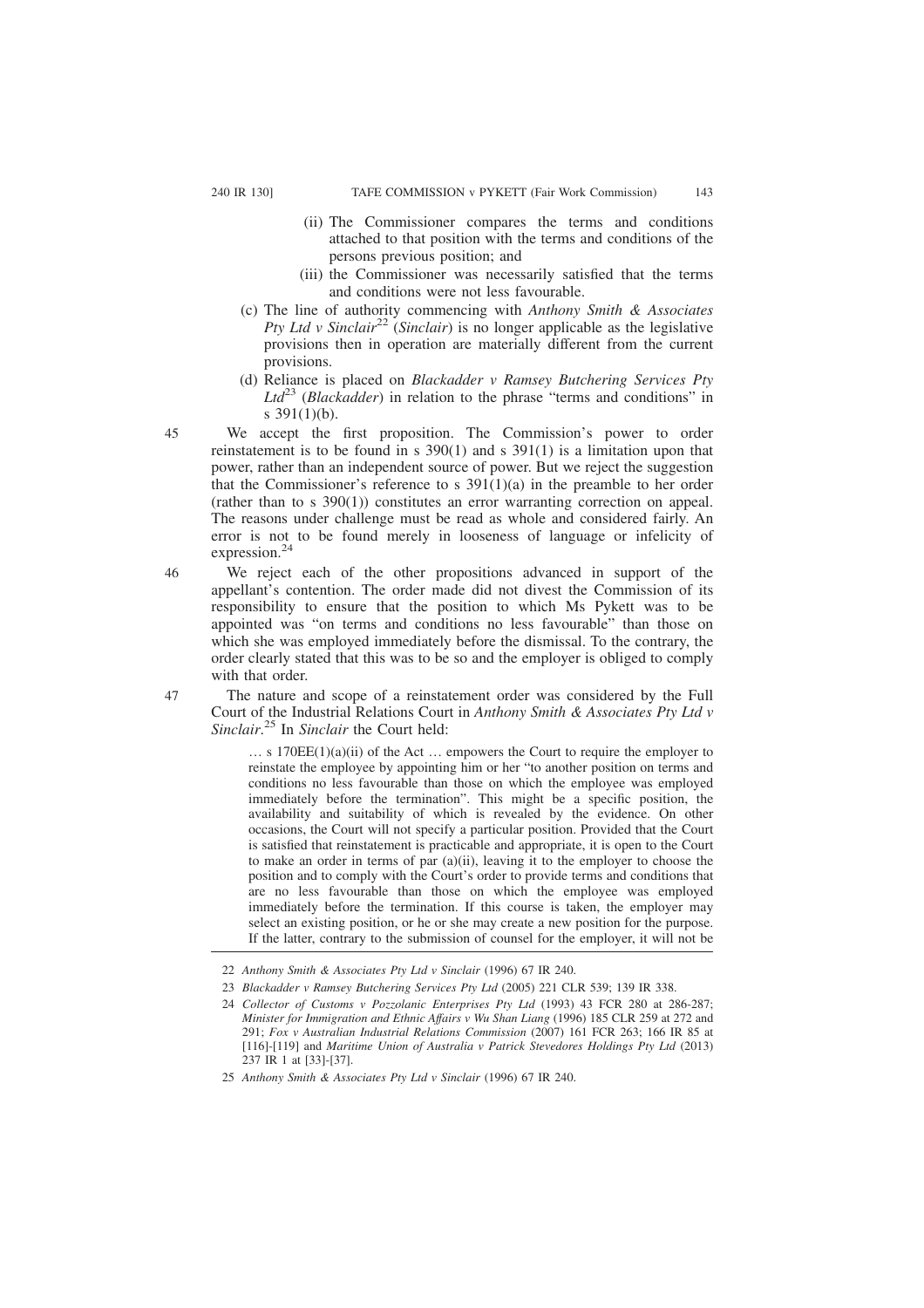to the point that, in the absence of the order, the employer might not have created the position … an order for reinstatement can be made requiring the employer to appoint the applicant to another position. The Court can them impose the condition that the terms and conditions of employment will be no less favourable than those engaged by the respondent immediately prior to his termination.

If *Sinclair* is still good law then it is a complete answer to this aspect of the appeal. In *Sinclair* the Court was considering the application of ss 170EE(1) and  $(2)$  of the former *Industrial Relations Act 1988* (Cth) (the IR Act). The appellant contends that these provisions are materially different from ss 390 and 391 of the FW Act.

Section 170EE was relevantly in the following terms:

- (1) In respect of a contravention of a provision of this Division (other than section 170DB or 170DD) constituted by the termination of employment of an employee, the Court may, if the Court considers it appropriate in all the circumstances of the case, make the following orders:
	- (a) an order requiring the employer to reinstate the employee by:
		- (i) reappointing the employee to the position in which the employee was employed immediately before the termination;
		- (ii) appointing the employee to another position on terms and conditions no less favourable than those on which the employee was employed immediately before the termination; and
	- (b) if the Court makes an order under paragraph (a):
		- (i) any order that it thinks necessary to maintain the continuity of the employee's employment; and
		- (ii) an order requiring the employer to pay to the employee the remuneration lost by the employee because of the termination.
- (2) If the Court thinks, in respect of a contravention of a provision of this Division (other than section 170DB or 170DD) constituted by the termination of employment of an employee, that the reinstatement of the employee is impracticable, the Court may, if the Court considers it appropriate in all the circumstances of the case, make an order requiring the employer to pay to the employee compensation of such amount as the Court thinks appropriate.
- The appellant submits that under s 170EE (unlike ss 390 and 391) the power to order reinstatement was dependent on positive findings by the Court that such an order was "appropriate in all the circumstances" and that reinstatement was "practicable". The appellant contends that s 391(1) of the FW Act is quite different. It requires that an order for a person's reinstatement "must be an order that" meets the stated criteria, that is, the FW Act mandates, in a way that the IR Act did not, that the appointment of the person is actually on terms and conditions no less favourable. It is submitted that *Sinclair* is no longer good law because the current provisions require the Commission to ensure that any reinstatement order made actually falls within the limitations of s 391, in contrast with previous provisions that did not impose a comparable express requirement. 50 51
	- We are not persuaded that there is any relevant distinction between s 170EE of the IR Act and ss 390 and 391 of the FW Act. Under both provisions an order for a remedy was discretionary and only two types of reinstatement orders could

49